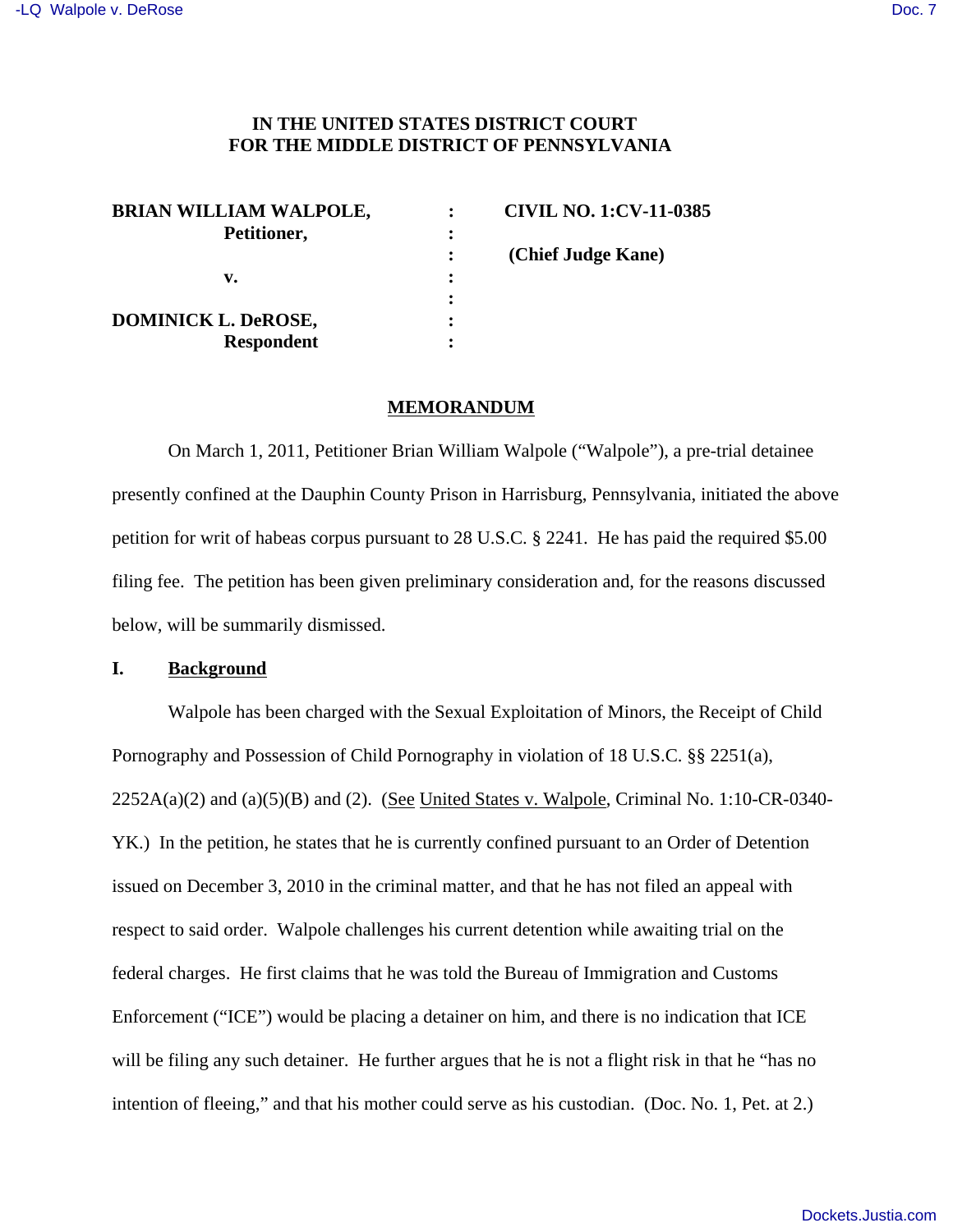Based on the foregoing, he seeks his release from pre-trial detention so that he can use his time to effectively prepare his case.

#### **II. Discussion**

Habeas corpus petitions brought under § 2241 are subject to summary dismissal pursuant to Rule 4 ("Preliminary Consideration by the Judge") of the Rules Governing Section 2254 Cases in the United States District Courts, 28 U.S.C. foll. § 2254 (1977)(applicable to § 2241 petitions under Rule 1(b)). See, e.g., Patton v. Fenton, 491 F. Supp. 156, 158-59 (M.D. Pa. 1979). Rule 4 provides, in pertinent part: "[i]f it plainly appears from the petition and any attached exhibits that the petitioner is not entitled to relief in the district court, the judge must dismiss the petition and direct the clerk to notify the petitioner."

A federal court has jurisdiction to issue a writ of habeas corpus as to a petitioner who has not yet been convicted and is being detained prior to trial. 28 U.S.C.  $\S 2241(c)(1)$ .<sup>1</sup> To state a claim for relief, a petitioner must allege that his detention violates the Constitution or a federal statute. 28 U.S.C.  $\S$  2241(c). However, the mere fact that a District Court has jurisdiction to entertain a petition filed under § 2241 by a petitioner who has not yet been convicted does not mean that the petitioner is seeking an appropriate pretrial remedy. See Whitmer v. Levi, 276 F. App'x 217, 219 (3d Cir. 2008). In the Whitmer case, the United States Court of Appeals for the Third Circuit held that, "[w]here a defendant is awaiting trial, the appropriate vehicle for

<sup>&</sup>lt;sup>1</sup> Title 28 U.S.C. § 2241(c)(1) provides as follows:

<sup>(</sup>c) the writ of habeas corpus shall not extend to a prisoner unless–

<sup>(1)</sup> He is in custody under or by color of the authority of the United States or is committed for trial before some court thereof.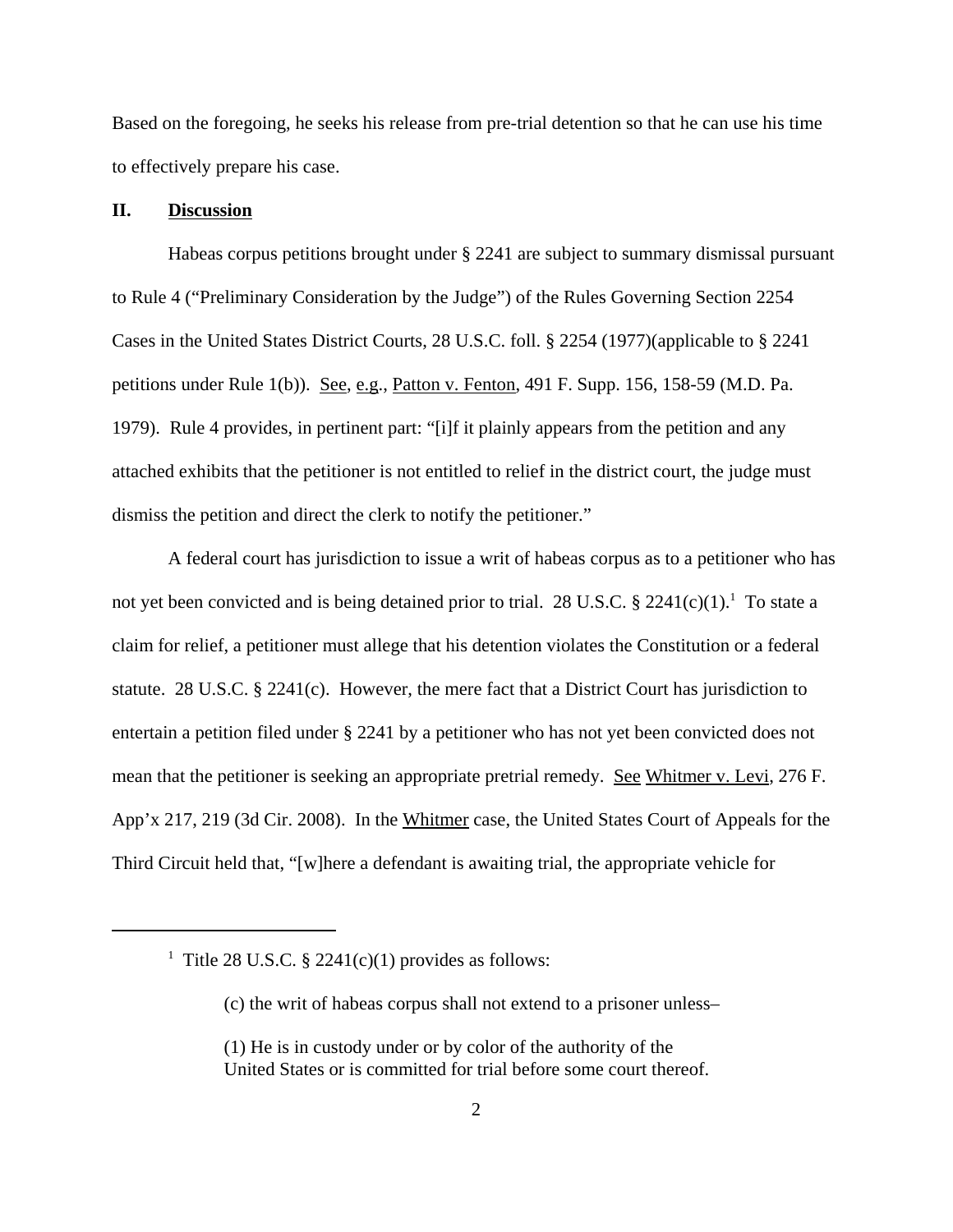violations of his constitutional rights are pretrial motions or the expedited appeal procedure provided by the Bail Reform Act, 18 U.S.C. § 3145(b)(c), and not a habeas corpus petition." Id. The petitioner in Whitmer was found not to be entitled to habeas corpus relief by the Third Circuit because he had adequate remedies available to him in his pending criminal case. Id.

Further, "simply being indicted and forced to stand trial is not generally an injury for constitutional purposes but is rather one of the painful obligations of citizenship," Stolt-Nielsen, S. A. v. United States, 442 F.3d 177, 184 (3d Cir. 2006)(internal citation omitted). In Stolt-Nielsen, the Third Circuit Court of Appeals opined that where a § 2241 petitioner has an available forum wherein to assert defense to his federal criminal charges, the petition should not be entertained. Id. at 185; Deaver v. Seymour, 822 F.2d 66, 69-70 (D.C. Cir. 1987).

In the instant case, Walpole admits that he has not yet been tried on the federal criminal charges which serve as the basis of this action. He acknowledges that he is being held pursuant to an Order of Detention with respect to those charges entered on December 3, 2010. In the petition he states that he has not sought release on bail with respect to his federal detention. However, a review of the criminal docket reveals that since filing the instant petition he did file a motion for bail on March 16, 2011, that was subsequently denied following a hearing on March 29, 2011. (See United States v. Walpole, Criminal No. 1:10-CR-0340, Doc. No. 29.) As such, it is clear that Walpole not only has an available forum to raise the arguments he sets forth in the pending petition regarding his request for release from pretrial detention, but also has since utilized that forum as evidenced by the denial of bail pending trial. The criminal docket also reveals that Walpole has not filed any appeal from the denial of bail with the Third Circuit Court

3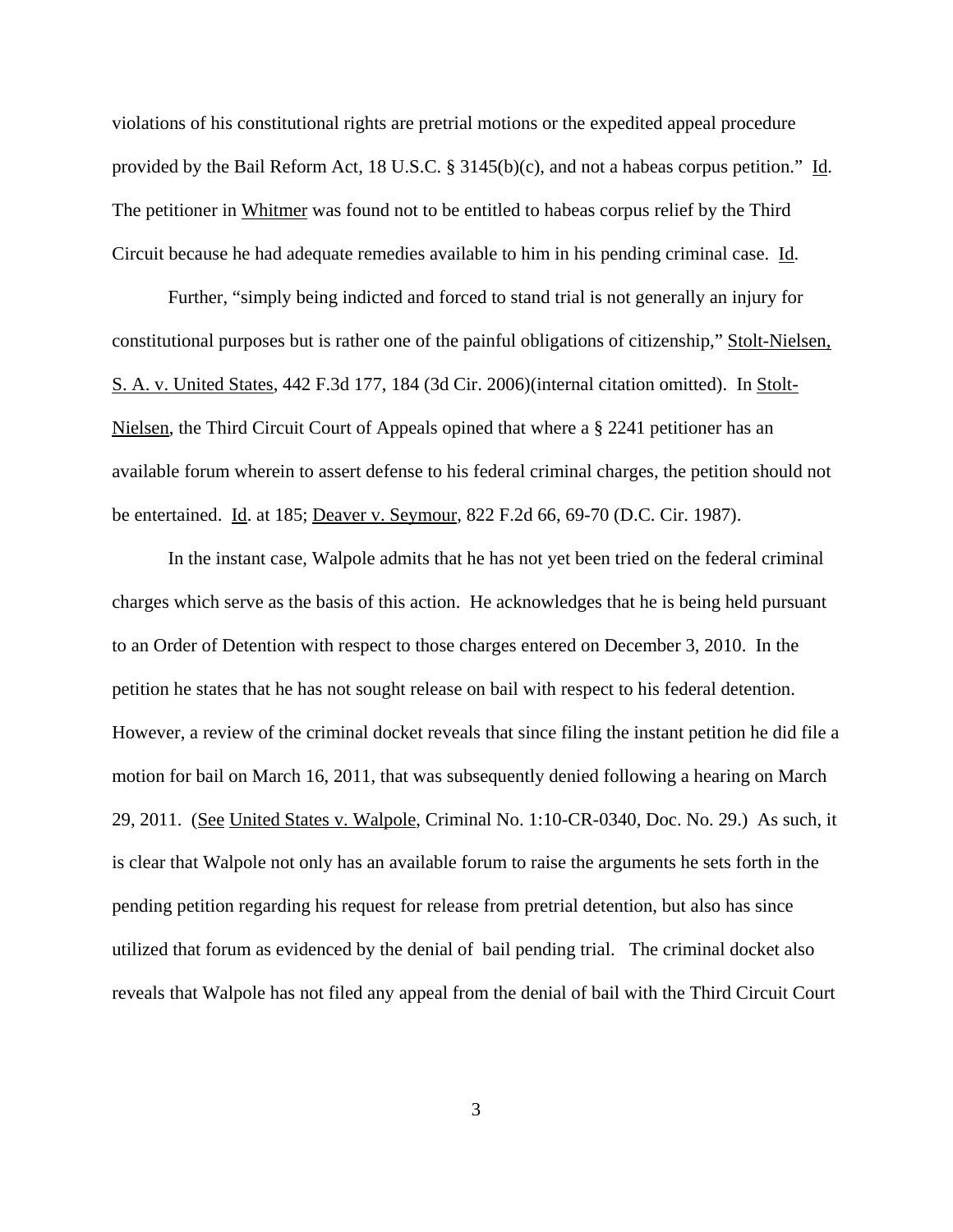of Appeals as of this date.<sup>2</sup>

Even if Walpole is convicted on the charges pending against him in the underlying criminal action, his remedy would be to pursue a direct appeal, and if unsuccessful, to file a petition for collateral relief under 28 U.S.C. § 2255. For these reasons, the Court finds that Walpole is not entitled to habeas corpus relief, and the instant petition will be dismissed pursuant to Rule 4 of the Rules Governing Section 2254 Cases in the United States District Courts. An appropriate order is attached.

 $2$  Any argument by Walpole that he should be released from detention because ICE has not placed a detainer on him, is clearly without merit in that he is presently detained pursuant to federal criminal charges.